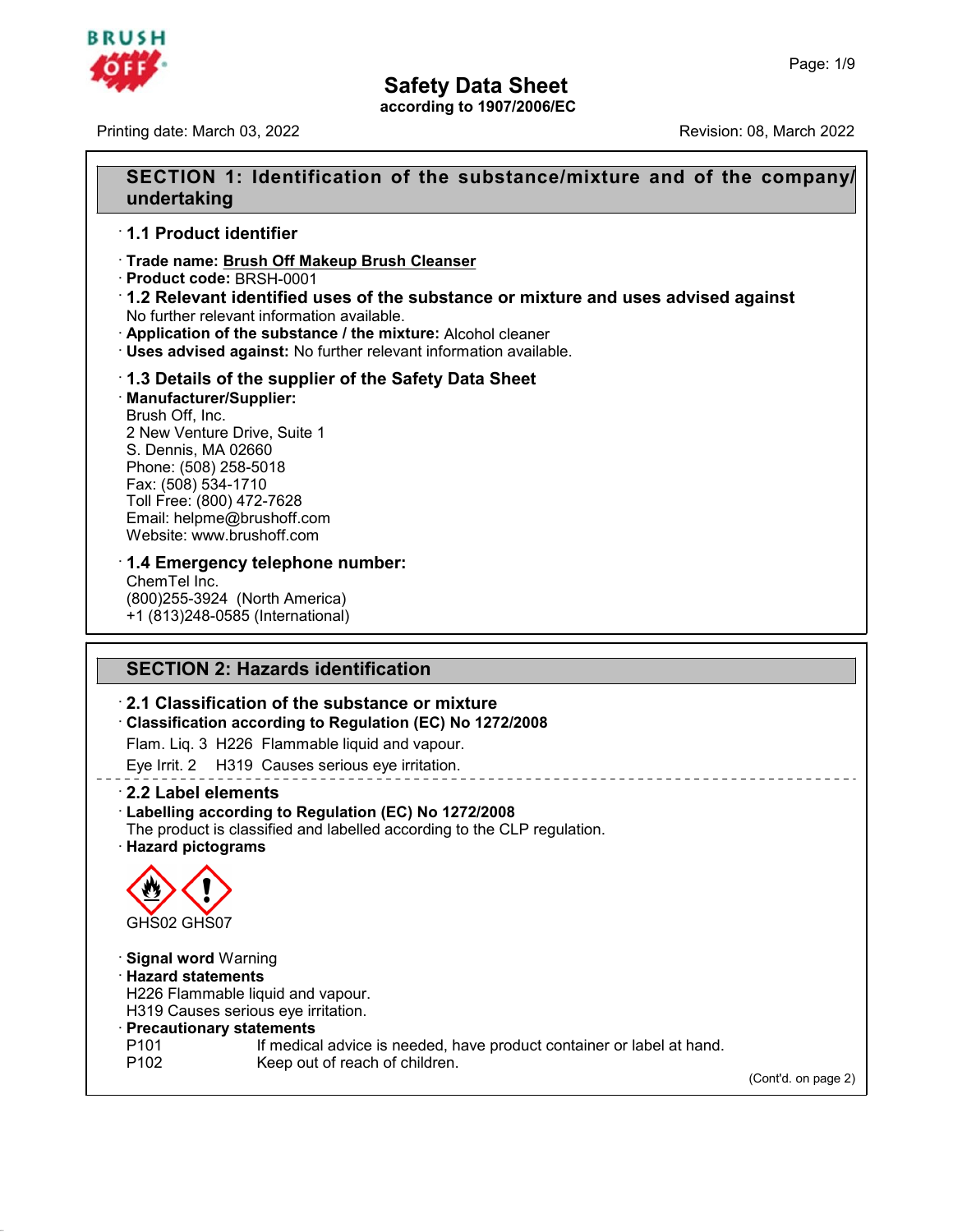

Printing date: March 03, 2022 **Revision: 08, March 2022** Revision: 08, March 2022

**Safety Data S**<br>**Printing date: March 03, 2022**<br>**Trade name: Brush Off Makeup Brush Cleanser** (Cont'd. from page 1)<br>ition sources. No P210 Keep away from heat, hot surfaces, sparks, open flames and other ignition sources. No<br>P264 Wash thoroughly after handling. smoking. P210 Keep away from heat, hot surfaces, spark<br>P264 Wash thoroughly after handling.<br>P303+P361+P353 IF ON SKIN (or hair): Take off immediate F210<br>
Reep away from heat, hot surfaces, sparks, open flames and other ignition sources. No<br>
smoking.<br>
P303+P361+P353 IF ON SKIN (or hair): Take off immediately all contaminated clothing. Rinse skin with<br>
vater/shower.<br>
P3 water/shower. P210 Keep away from heat, hot surfaces, sparks, open flames and other ignition sources. No<br>
smoking.<br>
P264 Wash thoroughly after handling.<br>
P303+P361+P353 IF ON SKIN (or hair): Take off immediately all contaminated clothin smoking.<br>Wash thoroughly after handling.<br>IF ON SKIN (or hair): Take off immediately all conta<br>water/shower.<br>IF IN EYES: Rinse cautiously with water for several r<br>present and easy to do. Continue rinsing.<br>In case of fire: U Wash thoroughly after handling.<br>
P303+P361+P353 IF ON SKIN (or hair): Take off immediately all contaminated clothing. Rin<br>
water/shower.<br>
P370+P378 IF IN EYES: Rinse cautiously with water for several minutes. Remove conta<br> P303+P361+P353 IF ON SKIN (or hair): Take off immediately all contaminated clothing. Rinse skin with<br>water/shower.<br>P3705+P351+P338 IF IN EYES: Rinse cautiously with water for several minutes. Remove contact lenses, if<br>pres **Part is a present and easy to do. Continue rinsing.**<br> **PA03+P378** In case of fire: Use for extinction: CO2, powder or water spray.<br>
P403+P235 Store in a well-ventilated place. Keep cool.<br> **PA03+P235** Store in a well-vent 2.5 Officer Hazards There are no officer Hazards not officerwise classified that he<br>Results of PBT and vPvB assessment<br>PBT: Not applicable.<br>VPvB: Not applicable.<br>SECTION 3: Composition/information on ingredients<br>3.2 Mixtur

# · **vPvB:** Not applicable.<br>
SECTION 3: Compo<br>
∴3.2 Mixtures<br>
∴Components:

| Components: |  |
|-------------|--|

| <b>SECTION 3: Composition/information on ingredients</b>                                          |             |                                                                                              |        |  |  |
|---------------------------------------------------------------------------------------------------|-------------|----------------------------------------------------------------------------------------------|--------|--|--|
| 3.2 Mixtures                                                                                      |             |                                                                                              |        |  |  |
| Components:                                                                                       |             |                                                                                              |        |  |  |
| CAS: 64-17-5<br>EINECS: 200-578-6<br>Index number: 603-002-00-5<br>Reg.nr.: 01-2119457610-43-XXXX | ethanol     | <b>◈</b> Flam. Liq. 2, H225<br><i>↑</i> Eye Irrit. 2, H319                                   | 25-50% |  |  |
| CAS: 67-63-0<br>EINECS: 200-661-7<br>Index number: 603-117-00-0<br>Reg.nr.: 01-2119457558-25-XXXX | propan-2-ol | ie Flam. Liq. 2, H225<br>1) Eye Irrit. 2, H319; STOT SE 3, H336                              | < 10%  |  |  |
|                                                                                                   |             | Additional information: For the wording of the listed Hazard Statements refer to section 16. |        |  |  |
|                                                                                                   |             |                                                                                              |        |  |  |
| <b>SECTION 4: First aid measures</b>                                                              |             |                                                                                              |        |  |  |
| 4.1 Description of first aid measures                                                             |             |                                                                                              |        |  |  |

# **SECTION 4: First aid measures**<br>**4.1 Description of first aid measures**<br>**After inhalation:** Supply fresh air; consult deference with water.<br>Immediately rinse with water.<br>If skin irritation is experienced, consult a doce Af

**Additional information:** For the wording of the listed<br> **SECTION 4: First aid measures**<br> **4.1 Description of first aid measures**<br> **After inhalation:** Supply fresh air; consult doctor in cannot contact: **SECTION 4: First aid measures**<br> **4.1 Description of first aid measures**<br> **• After inhalation:** Supply fresh air; consult doctor in case of complaints.<br>
• **After skin contact:**<br>
If skin irritation is experienced. consult a **4.1 Description of first aid measures**<br> **After inhalation:** Supply fresh air; consult doctor in case of<br> **After skin contact:**<br>
Immediately rinse with water.<br>
If skin irritation is experienced, consult a doctor.<br> **After e** 

If skin irritation is experienced, consult a doctor.<br> **After eye contact:**<br>
Remove contact lenses if worn.<br>
Rinse opened eye for several minutes under run<br> **After swallowing:** Refler skin contact:<br>
Immediately rinse with water.<br>
If skin irritation is experienced, consult a doctor.<br> **After eye contact:**<br>
Remove contact lenses if worn.<br>
Rinse opened eye for several minutes under running water. If Rinse opened eye for several minutes under running water. If symptoms persist, consult a doctor.<br> **After swallowing:**<br>
Rinse out mouth and then drink plenty of water.<br>
Do not induce vomiting; call for medical help immediat

Or After eye contact:<br>
Remove contact lenses if worn.<br>
Rinse opened eye for several minutes under running water. If symptoms persist, consult a<br> **After swallowing:**<br>
Rinse out mouth and then drink plenty of water.<br>
Do not **Coughing**  $\cdot$  4.2 Most important symptoms and effects, both acute and delayed

**Dizziness** 

45.2.2

Thirst<br>Causes eye irritation.

(Cont'd. on page 3)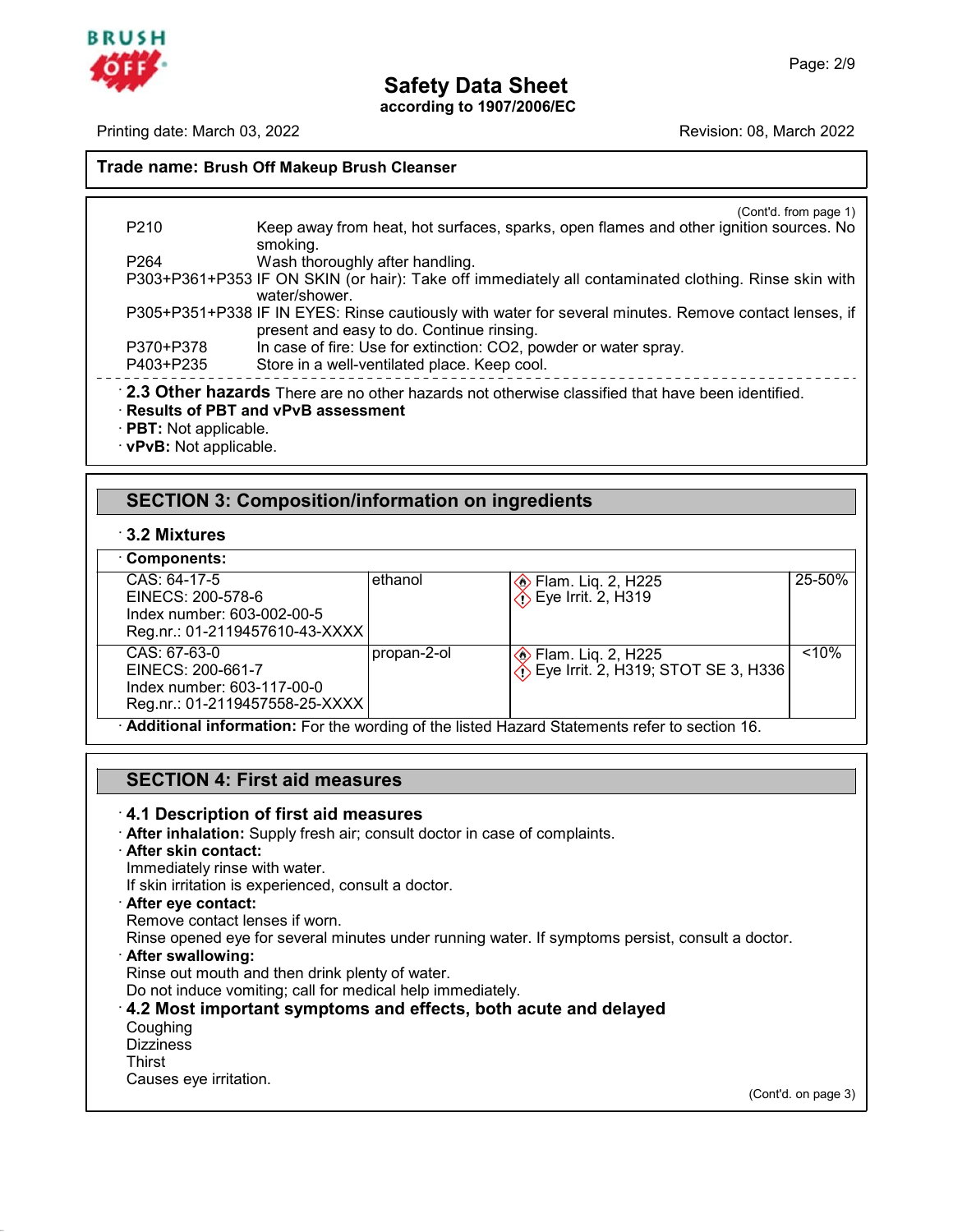Printing date: March 03, 2022 Revision: 08, March 2022

**Safety Data S**<br>**Printing date: March 03, 2022**<br>**Trade name: Brush Off Makeup Brush Cleanser** 

(Cont'd. from page 2)

Vomiting. Diarrhea.

**Accord Makeup Brush Cleanser**<br>
Vomiting.<br>
Diarrhea.<br> **4.3 Indication of any immediate medical attention and special treatment needed**<br>
Treat symptomatically.  $\pm$  4.3 Indication of any immediate medical attention and special treatment needed Treat symptomatically. **Vollming.**<br>Diarrhea.<br>4.3 Indication of any immediate medical attentic<br>Treat symptomatically.<br>SECTION 5: Firefighting measures<br>5.1 Extinguishing media

## Treat symptomatically.<br> **SECTION 5: Firefighting measure<br>
5.1 Extinguishing media<br>
Suitable extinguishing agents:<br>
CO2, powder or water spray. Fight larger fi SECTION 5: Firefighting measures:**<br> **5.1 Extinguishing media<br>
• Suitable extinguishing agents:<br>
CO2, powder or water spray. Fight larger fire<br>
• For safety reasons unsuitable extinguish**

- 
- 
- **CO2, powder or water spray. Fight larger fires with water spray or alcohol resistant foam.**<br> **For safety reasons unsuitable extinguishing agents:**<br> **For safety reasons unsuitable extinguishing agents:** None.<br> **For safety** Formation of toxic gases is possible during heating or in case of fire.<br> **For safety reasons unsuitable extinguishing agents:** None.<br> **For safety reasons unsuitable extinguishing agents:** None.<br> **5.2 Special hazards arisin**
- 
- For safety reasons unsuitable<br>5.2 Special hazards arisin<br>Formation of toxic gases is posentially<br>5.3 Advice for firefighters<br>Protective equipment:<br>Wear self-contained respirator<br>Wear fully protective suit. For safety reasons unsulable extinguishing agents. None<br>5.2 Special hazards arising from the substance or m<br>Formation of toxic gases is possible during heating or in case<br>5.3 Advice for firefighters<br>Protective equipment:<br>W
- 
- 

**B.2 Special nazards arising from t**<br>Formation of toxic gases is possible duri<br>**5.3 Advice for firefighters**<br>**Protective equipment:**<br>Wear self-contained respiratory protective<br>Wear fully protective suit.<br>**Additional inform** 5.3 Advice for firefighters<br>Protective equipment:<br>Wear self-contained respiratory protective device.<br>Wear fully protective suit.<br>Additional information:<br>Eliminate all ignition sources if safe to do so.<br>Cool endangered rece

**Protective equipment:**<br>Wear self-contained respiratory protective device.<br>Wear fully protective suit.<br>**Additional information:**<br>Eliminate all ignition sources if safe to do so.<br>Cool endangered receptacles with water spray Wear fully protective suit.<br> **Additional information:**<br>
Eliminate all ignition sources if safe to do so.<br>
Cool endangered receptacles with water spray.<br>
Use large quantities of foam as it is partially destroyed by the prod

## **SECTION 6: Accidental relea<br>6.1 Personal precautions, prote<br>Ensure adequate ventilation<br>Keep away from ignition sources.**<br>Protect from heat SECTION 6: Accidental release me<br>6.1 Personal precautions, protective<br>Ensure adequate ventilation<br>Keep away from ignition sources.<br>Protect from heat.

Additional Information:<br>Eliminate all ignition sources if safe to do so.<br>Cool endangered receptacles with water spray.<br>Use large quantities of foam as it is partially destroyed by the pro<br>**SECTION 6: Accidental release mea** Use large quantities of foam as it is partially destroyed by the product.<br>
<br>
SECTION 6: Accidental release measures<br>
6.1 Personal precautions, protective equipment and emergency procedures<br>
Ensure adequate ventilation<br>
Kee

**SECTION 6: Accidental release mease.**<br> **6.1 Personal precautions, protective eq**<br>
Ensure adequate ventilation<br>
Keep away from ignition sources.<br>
Protect from heat.<br> **6.2 Environmental precautions**<br>
Do not allow undiluted **6.1 Personal precautions, protective equipment and emergency procedures**<br>Ensure adequate ventilation<br>Keep away from ignition sources.<br>Protect from heat.<br>**6.2 Environmental precautions**<br>Do not allow undiluted product or la system. **Example 10** Keep away from ignition sources.<br> **6.2 Environmental precautions**<br> **6.2 Environmental precautions**<br> **6.3 Methods and material for containment and cleaning up**<br>
<sup>1</sup> **6.3 Methods and material for containment an** Protect from heat.<br> **6.2 Environmental precautions**<br>
Do not allow undiluted product or large quantities of it to resystem.<br> **6.3 Methods and material for containment and clea**<br>
Wipe up small spills with paper towel and dis **6.2 Environmental precautions**<br>Do not allow undiluted product or large quantities of it to reach ground water, water course or sewage<br>system.<br>**6.3 Methods and material for containment and cleaning up**<br>Wipe up small spills

Do not allow undiluted product or large quantities of it to<br>system.<br> **6.3 Methods and material for containment and clea**<br>
Wipe up small spills with paper towel and discard.<br>
For larger spills, add sawdust, chalk or other i **6.3 Methods and material for containment and c**<br>Wipe up small spills with paper towel and discard.<br>For larger spills, add sawdust, chalk or other inert binding<br>Send for recovery or disposal in suitable receptacles.<br>**6.4 R** Wipe up small spills with paper towel and discard.<br>For larger spills, add sawdust, chalk or other inert binding material, then<br>Send for recovery or disposal in suitable receptacles.<br>6.4 Reference to other sections<br>See Sect

Send for recovery or disposal in suitable receptacles.<br> **6.4 Reference to other sections**<br>
See Section 7 for information on safe handling.<br>
See Section 8 for information on personal protection equipment.<br>
See Section 13 fo **S.4 Reference to Other Sections**<br>
See Section 7 for information on safe handling.<br>
See Section 8 for information on personal protection equi<br>
See Section 13 for disposal information.<br> **SECTION 7: Handling and storage**<br>
7.

## See Section 13 for disposal information.<br> **7.1 Precautions for safe handling<br>
Use only in well ventilated areas.<br>
Avoid splashes or spray in enclosed areas. SECTION 7: Handling and storage<br>7.1 Precautions for safe handling**<br>Use only in well ventilated areas.<br>Avoid splashes or spray in enclosed areas. **SECTION 7: Handling and storage**<br>**7.1 Precautions for safe handling**<br>Use only in well ventilated areas.<br>Avoid splashes or spray in enclosed areas.

45.2.2

(Cont'd. on page 4)

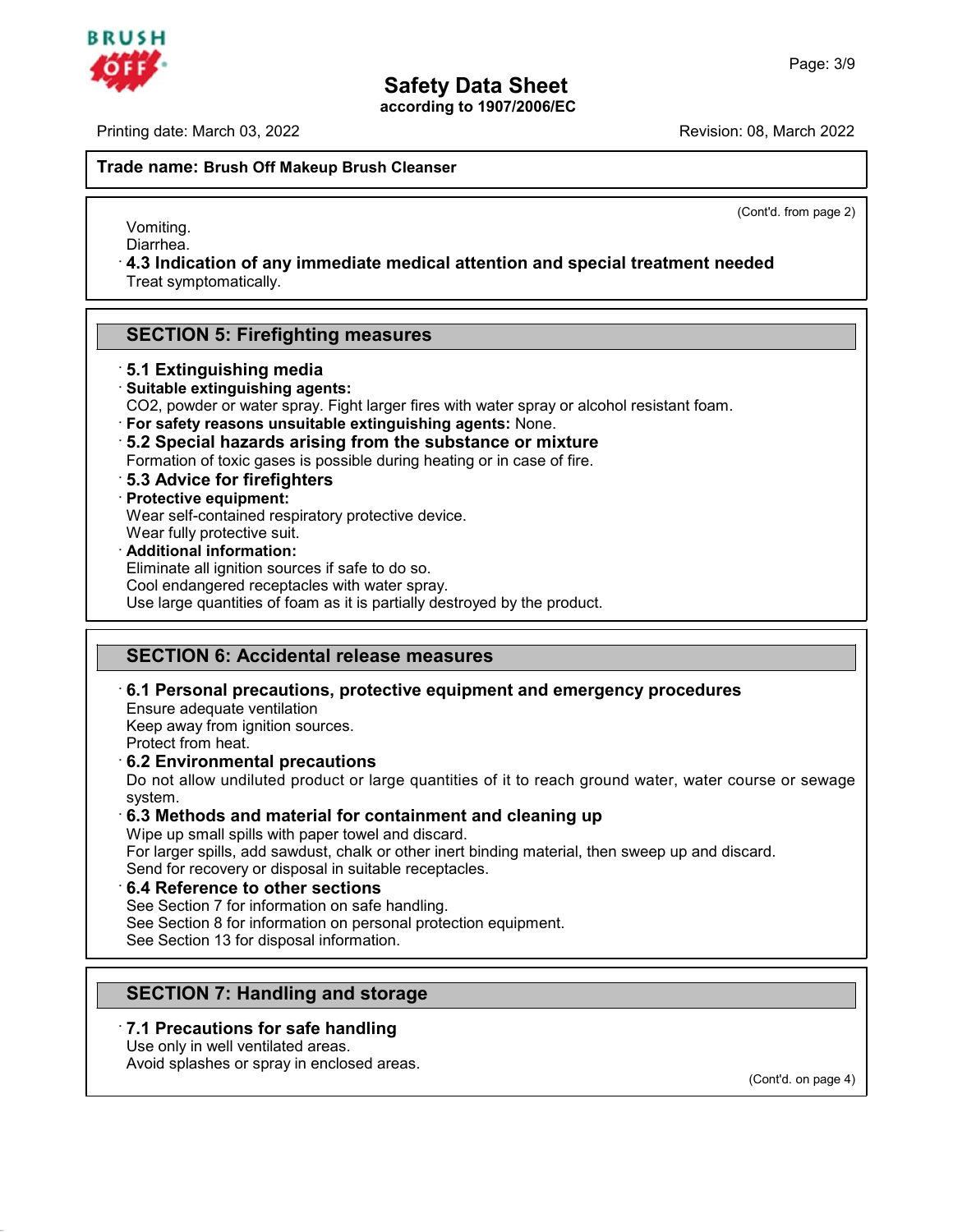

45.2.2

Printing date: March 03, 2022 **Revision: 08, March 2022** Revision: 08, March 2022

# **Safety Data S**<br>**Printing date: March 03, 2022**<br>**Trade name: Brush Off Makeup Brush Cleanser**

(Cont'd. from page 3)

## **Trade name: Brush Off Makeup Brush Cleanser**<br> **Information about fire - and explosion protection:**<br>
Keep ignition sources away - Do not smoke. Do not spray onto a naked flame or any incandescent material.

## **Example 12 and Schware processes**<br> **Example 12 and explosion protection:**<br>
Keep ignition sources away - Do not smoke.<br>
Do not spray onto a naked flame or any incandescent material.<br> **7.2 Conditions for safe storage, inclu** · **Storage:** Example 10 not spray onto a naked flame or any incandescent material.<br> **T.2 Conditions for safe storage, including any incompaterooms 31.**<br> **Requirements to be met by storerooms and receptacles:**<br>
Avoid storage near extrem Do not spray onto a naked flame or any incandescent material.<br> **7.2 Conditions for safe storage, including any incompatibilities**<br> **Requirements to be met by storerooms and receptacles:**<br>
Avoid storage near extreme heat, i

- Avoid storage near extreme heat, ignition sources or open flame.<br>
Information about storage in one common storage facility:<br>
Store away from oxidising agents. • Storage:<br>• Requirements to be met by storerooms and receptacles:<br>Avoid storage near extreme heat, ignition sources or open flame.<br>• Information about storage in one common storage facility:<br>Store away from oxidising agen
- 
- 
- Store away from oxidising agents.<br>
Store away from oxidising agents.<br> **Further information about storage conditions:** Keep container tightly sealed<br> **7.3 Specific end use(s)** No further relevant information available.<br> **SE**
- 

| .7.3 Specific end use(s) No further relevant information available.                                                                                                                    |                                                                                                                                                                                                                                                                                                                                                                                                                                                                                                                                                                                                                                                                                                                           |  |  |  |  |
|----------------------------------------------------------------------------------------------------------------------------------------------------------------------------------------|---------------------------------------------------------------------------------------------------------------------------------------------------------------------------------------------------------------------------------------------------------------------------------------------------------------------------------------------------------------------------------------------------------------------------------------------------------------------------------------------------------------------------------------------------------------------------------------------------------------------------------------------------------------------------------------------------------------------------|--|--|--|--|
|                                                                                                                                                                                        | <b>SECTION 8: Exposure controls/personal protection</b>                                                                                                                                                                                                                                                                                                                                                                                                                                                                                                                                                                                                                                                                   |  |  |  |  |
| 8.1 Control parameters                                                                                                                                                                 |                                                                                                                                                                                                                                                                                                                                                                                                                                                                                                                                                                                                                                                                                                                           |  |  |  |  |
|                                                                                                                                                                                        | Ingredients with limit values that require monitoring at the workplace:                                                                                                                                                                                                                                                                                                                                                                                                                                                                                                                                                                                                                                                   |  |  |  |  |
| 64-17-5 ethanol                                                                                                                                                                        |                                                                                                                                                                                                                                                                                                                                                                                                                                                                                                                                                                                                                                                                                                                           |  |  |  |  |
| OEL (Ireland)                                                                                                                                                                          | Short-term value: 1000 ppm                                                                                                                                                                                                                                                                                                                                                                                                                                                                                                                                                                                                                                                                                                |  |  |  |  |
|                                                                                                                                                                                        | WEL (Great Britain) Long-term value: 1920 mg/m <sup>3</sup> , 1000 ppm                                                                                                                                                                                                                                                                                                                                                                                                                                                                                                                                                                                                                                                    |  |  |  |  |
| 67-63-0 propan-2-ol                                                                                                                                                                    |                                                                                                                                                                                                                                                                                                                                                                                                                                                                                                                                                                                                                                                                                                                           |  |  |  |  |
| OEL (Ireland)                                                                                                                                                                          | Short-term value: 400 ppm<br>Long-term value: 200 ppm<br><b>Sk</b>                                                                                                                                                                                                                                                                                                                                                                                                                                                                                                                                                                                                                                                        |  |  |  |  |
|                                                                                                                                                                                        | WEL (Great Britain) Short-term value: 1250 mg/m <sup>3</sup> , 500 ppm<br>Long-term value: 999 mg/m <sup>3</sup> , 400 ppm                                                                                                                                                                                                                                                                                                                                                                                                                                                                                                                                                                                                |  |  |  |  |
|                                                                                                                                                                                        | · <b>DNELs:</b> No further relevant information available.<br>· <b>PNECs:</b> No further relevant information available.                                                                                                                                                                                                                                                                                                                                                                                                                                                                                                                                                                                                  |  |  |  |  |
| 8.2 Exposure controls<br>· Personal protective equipment:<br>Avoid contact with the eyes.<br><b>Respiratory protection:</b><br>exposure limits are exceeded.<br>· Protection of hands: | · General protective and hygienic measures:<br>The usual precautionary measures are to be adhered to when handling chemicals.<br>Keep away from foodstuffs, beverages and feed.<br>Wash hands before breaks and at the end of work.<br>Avoid close or long term contact with the skin.<br>Not required under normal conditions of use.<br>Wear appropriate NIOSH or EU approved respirator when ventilation is inadequate and occupational<br>Not required under normal conditions of use.<br>Gloves are advised for repeated or prolonged contact.<br>· Eye protection: Follow relevant national guidelines concerning the use of protective eyewear.<br>· Body protection: Not required under normal conditions of use. |  |  |  |  |
|                                                                                                                                                                                        | (Cont'd. on page 5)                                                                                                                                                                                                                                                                                                                                                                                                                                                                                                                                                                                                                                                                                                       |  |  |  |  |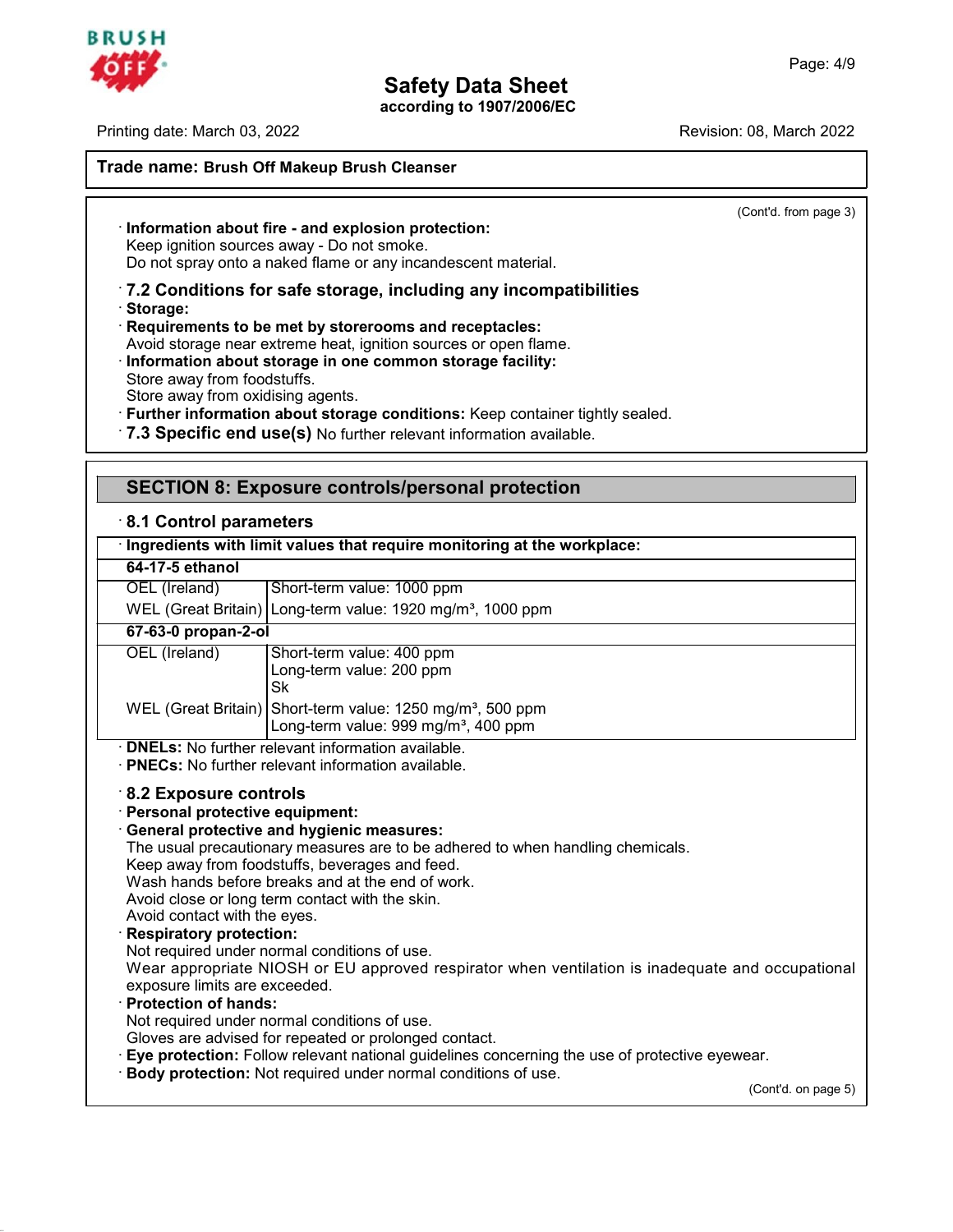

Printing date: March 03, 2022 **Printing date: March 03, 2022** 

**Trade name: Brush Off Makeup Brush Cleanser**

(Cont'd. from page 4)<br>
vironment. **Expression Contation 20, 2022**<br> **Ade name: Brush Off Makeup Brush Cleanser**<br> **Contation and supervision of exposure into the environment:** Avoid release to the environment.<br> **Risk management measures:** See Section 7 for a · Risk management measures: See Section 7 for additional information.

| <b>SECTION 9: Physical and chemical properties</b>        |                                                                                                 |
|-----------------------------------------------------------|-------------------------------------------------------------------------------------------------|
| 9.1 Information on basic physical and chemical properties |                                                                                                 |
| · Appearance                                              |                                                                                                 |
| Form:<br>Colour:                                          | Liquid<br>Colourless                                                                            |
| Odour:                                                    | Alcohol-like                                                                                    |
| <b>Odour threshold:</b>                                   | Not determined.                                                                                 |
|                                                           |                                                                                                 |
| · pH-value:<br>· Melting point/freezing point:            | Not determined.<br>Not determined.                                                              |
| Initial boiling point and boiling range: 82°C             |                                                                                                 |
| · Flash point:                                            | $22.7^{\circ}$ C                                                                                |
| · Flammability (solid, gas):                              | Not applicable.                                                                                 |
| · Auto/Self-ignition temperature:                         | Not determined.                                                                                 |
| <b>Decomposition temperature:</b>                         | Not determined.                                                                                 |
| <b>Explosive properties:</b>                              | Product is not explosive. However, formation of explosive air/<br>vapour mixtures are possible. |
| <b>Explosion limits</b>                                   |                                                                                                 |
| Lower:                                                    | Not determined.                                                                                 |
| Upper:                                                    | Not determined.                                                                                 |
| <b>Oxidising properties</b>                               | Not determined.                                                                                 |
| · Vapour pressure:                                        | Not determined.                                                                                 |
| <b>Density:</b>                                           | $0,798$ g/cm <sup>3</sup>                                                                       |
| <b>Relative density:</b>                                  | Not determined.                                                                                 |
| · Vapour density:                                         | Not determined.                                                                                 |
| · Evaporation rate:                                       | Not determined.                                                                                 |
| <b>Solubility in / Miscibility with</b>                   |                                                                                                 |
| water:                                                    | Fully miscible.                                                                                 |
| Partition coefficient: n-octanol/water: Not determined.   |                                                                                                 |
| · Viscosity                                               |                                                                                                 |
| Dynamic:                                                  | Not determined.                                                                                 |
| Kinematic:                                                | Not determined.                                                                                 |
| 9.2 Other information                                     | No further relevant information available.                                                      |





45.2.2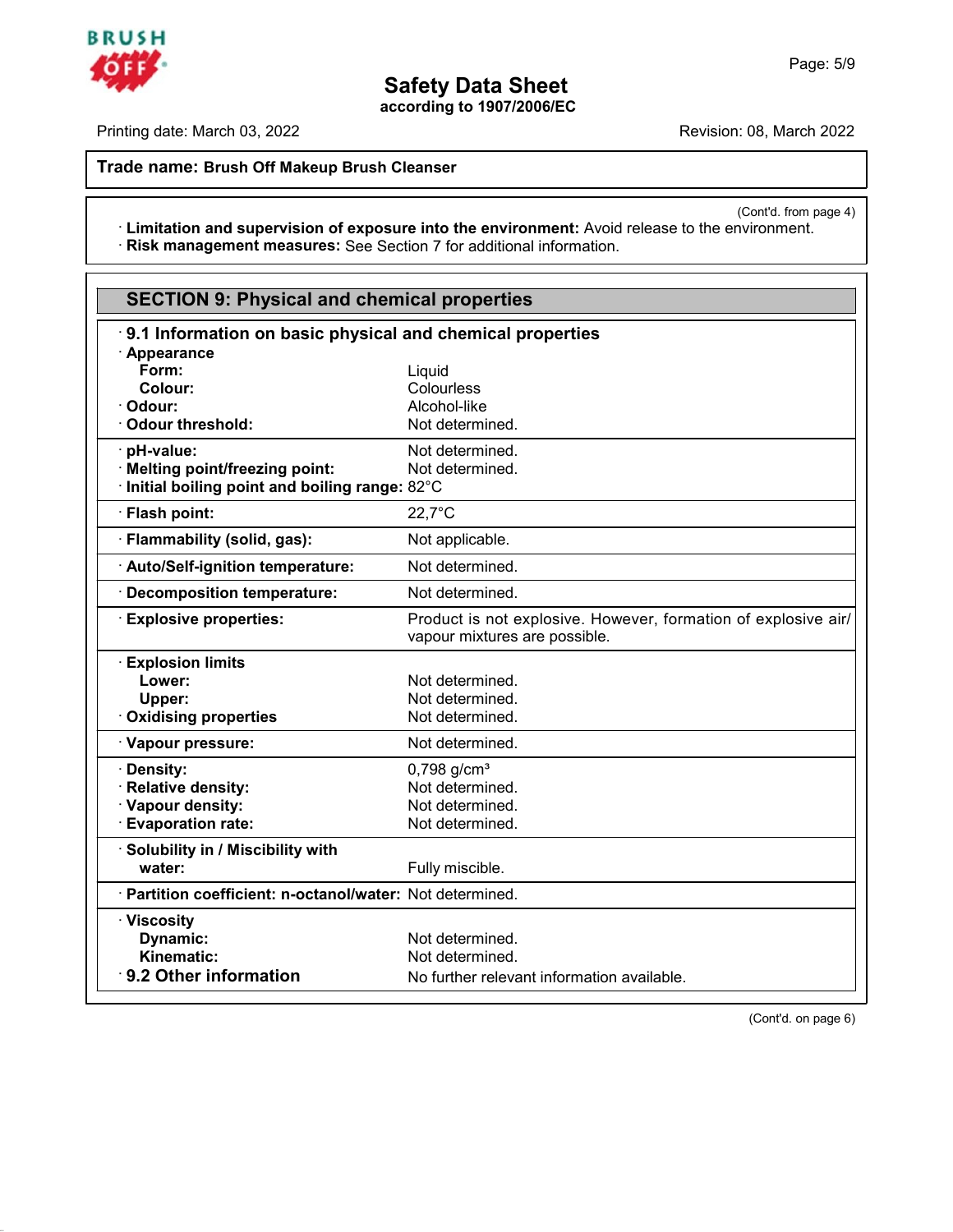

Printing date: March 03, 2022 Revision: 08, March 2022

# **Safety Data S**<br> **Printing date:** March 03, 2022<br> **Trade name: Brush Off Makeup Brush Cleanser**<br> **Brush Off Makeup Brush Cleanser**

: 08, March 2022<br>(Cont'd. from page 5)

# **Trade name: Brush Off Makeup Brush Cleanser<br>
SECTION 10: Stability and reactivity<br>
10.1 Reactivity No further relevant information available.**

**SECTION 10: Stability and reactivity**<br> **10.1 Reactivity** No further relevant information available.<br> **10.2 Chemical stability** Stable under normal temperatures and pressures.<br> **Thermal decomposition / conditions to be avo 10.1 Reactivity** No further relevant information available.<br> **10.2 Chemical stability** Stable under normal temperatures and pr<br> **Thermal decomposition / conditions to be avoided:**<br>
No decomposition if used and stored acco

Thermal decomposition / conditions to be avoided:<br>
No decomposition if used and stored according to specifications.<br>
10.3 Possibility of hazardous reactions<br>
Flammable liquid and vapour.<br>
Reacts with strong acids and oxidi **Can Form explosition of conditions to be avoided:**<br>
No decomposition if used and stored according to specifications.<br> **Can form explosition** and vapour.<br>
Reacts with strong acids and oxidising agents.<br> **Can form explosive** Reacts with strong acids and oxidising agents.<br> **10.4 Conditions to avoid** Excessive heat.<br> **10.5 Incompatible materials**<br>
Oxidising agents<br>
Strong acids.<br> **10.6 Hazardous decomposition products** Carbon monoxide and carbon

**10.5 Incompatible materials**<br>Oxidising agents<br>Strong acids.

**Communist Communist Communist Communist Constant Strong acids.**<br> **10.6 Hazardous decomposition products** Carbon monor<br> **SECTION 11: Toxicological information**<br> **11.1 Information on toxicological effects 10.6 Hazardous decomposition products** Carbon moments<br> **11.1 Information on toxicological effects**<br> **11.1 Information on toxicological effects**<br> **12.1 Acute toxicity:** Based on available data, the classification crick-LD/ **SECTION 11: Toxicological information**<br> **11.1 Information on toxicological effects**<br> **Acute toxicity:** Based on available data, the classification criteria are not met.<br> **Primary irritant effect**<br> **Primary irritant effect 11.1 Information on toxicological effects**<br> **Example data, the classification criteria are not met.**<br> **ED/LC50 values relevant for classification:** None.<br> **Primary irritant effect**<br> **Skin corrosion/irritation:** Based on a Primary irritant effect<br>
CD/LC50 values relevant for classification: None.<br>
Primary irritation effect<br>
Skin corrosion/irritation: Based on available data, the classification criteria are not met.<br>
Causes serious eye demage Serious eye damage/irritation:<br>Causes serious eye irritation:<br>Causes serious eye irritation.<br>Respiratory or skin sensitisation: Based on available data, the classification criteria are not met.<br>IARC (International Agency f Causes serious eye irritation.<br> **· Respiratory or skin sensitisation:** Based on available data, the classification criteria are not met.<br> **· IARC (International Agency for Research on Cancer):**<br>
64-17-5 ethanol Ingestion. Inhalation. Probable routes of exposure:<br>
Inpestion.<br>
Inhalation.<br>
Eye contact.<br>
Skin contact.<br>
Cerm cell mutagenicity: Based on available data, the classification criteria are not met. equality of the control of exposure:<br>
Ingestion.<br>
Inflatation.<br>
Eye contact.<br>
Skin contact.<br>
Skin contact.<br>
Skin contact.<br>
Cerrin cell mutagenicity: Based on available data, the classification criteria are not met.<br>
Carcin **Reproductive toxicity:** Based on available data, the classification criteria are not met.<br> **STOT-single exposure:** Based on available data, the classification criteria are not met.<br> **STOT-repeated exposure:** Based on avai

**Example 12.1 Toxicity:** No further relevant information available.<br> **12.1 Toxicity**<br> **12.2 Persistence and degradability** No further relevant information<br> **12.2 Persistence and degradability** No further relevant informati

45.2.2

**SECTION 12: Ecological information**<br> **· 12.1 Toxicity**<br> **· Aquatic toxicity:** No further relevant information available. • **12.2 Persistence and degradability** No further relevant information available.

(Cont'd. on page 7)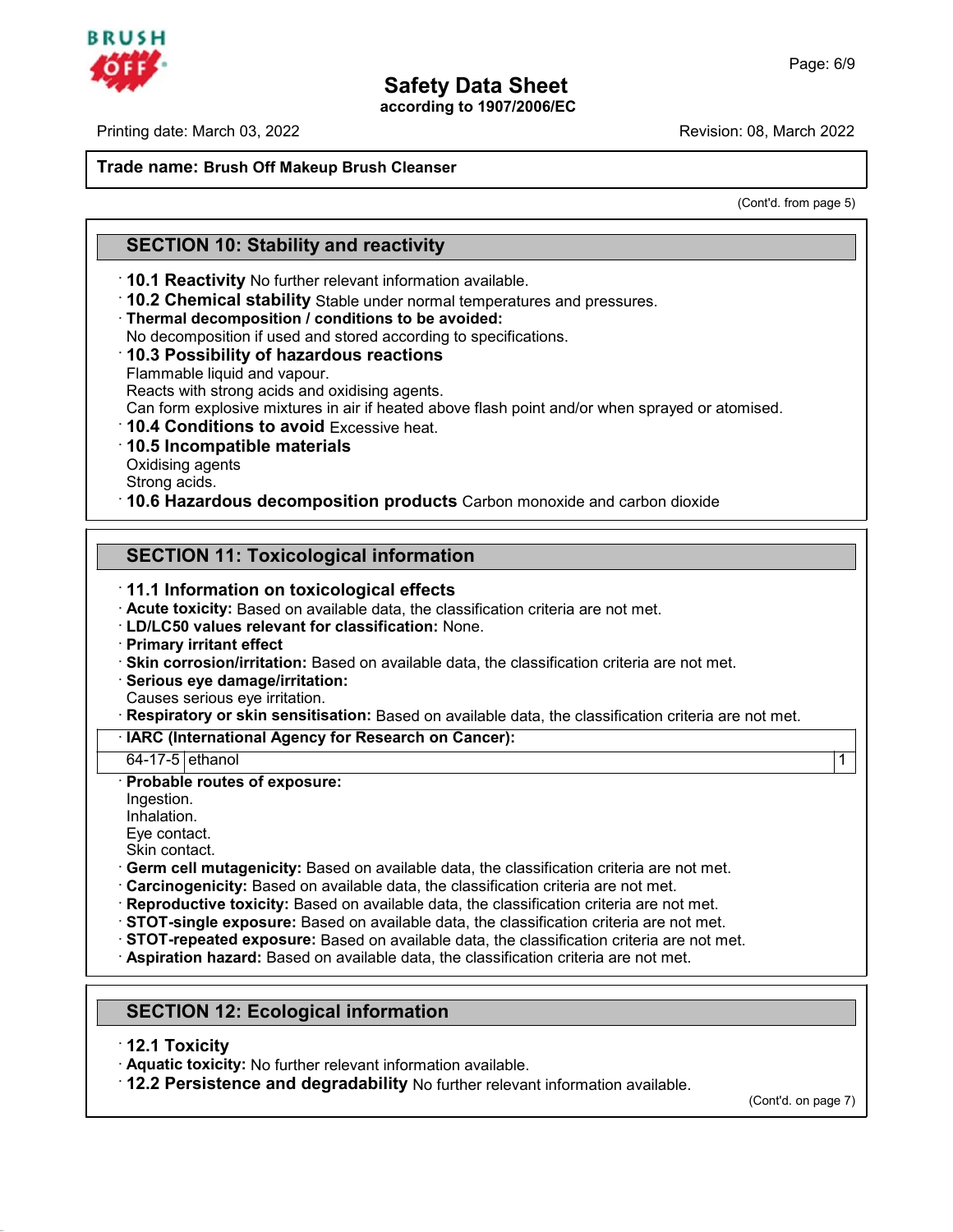

Printing date: March 03, 2022 **Revision: 08, March 2022** Revision: 08, March 2022

# **Safety Data S**<br> **Printing date:** March 03, 2022<br> **Trade name: Brush Off Makeup Brush Cleanser**<br> **Brush Off Makeup Brush Cleanser**

(Cont'd. from page 6)

- **Example 12.3 Bioaccumulative potential** No further relevant information available.<br>• **12.3 Bioaccumulative potential** No further relevant information available.<br>• **Additional ecological information:**<br>• **General notes:**<br>•
- 
- 
- 

**12.3 Bioaccumulative p**<br>**12.4 Mobility in soil No f**<br>**Additional ecological information**<br>**General notes:**<br>Do not allow undiluted prodesses 12.3 Bioaccumulative potential No further relevant information available.<br>
12.4 Mobility in soil No further relevant information available.<br>
12.4 Mobility in soil No further relevant information available.<br>
12.5 Results o system. **12.4 Mobility in soil No further relevant information av**<br> **Additional ecological information:**<br> **Ceneral notes:**<br>
Do not allow undiluted product or large quantities of it<br>
system.<br> **12.5 Results of PBT and vPvB assessme** • **Reneral notes:**<br>• **Ceneral notes:**<br>
Do not allow undiluted product or large quantities of it to reach ground water, v<br>
system.<br>
• **12.5 Results of PBT and vPvB assessment**<br>
• **PBT:** Not applicable.<br>
• **12.6 Other advers** 

- 
- 
- 
- **PBT:** Not applicable.<br> **PBT:** Not applicable.<br> **12.6 Other adverse effects** No further relevant informations<br> **SECTION 13: Disposal considerations**<br> **13.1 Waste treatment methods**

## · **Recommendation**

• **12.6 Other adverse effects** No further relevant information available.<br>
• **SECTION 13: Disposal considerations**<br>
• **13.1 Waste treatment methods**<br>
• **Recommendation**<br>
Small amounts may be diluted with plenty of water an SECTION 13: Disposal considerations<br>13.1 Waste treatment methods<br>Recommendation<br>Small amounts may be diluted with plenty of water and washed away. Dispose of larger amounts in<br>accordance with Local Authority requirements.<br> **SECTION 13: Disposal considerations**<br>**13.1 Waste treatment methods**<br>**Recommendation**<br>Small amounts may be diluted with plenty of wa<br>accordance with Local Authority requirements.<br>The user of this material has the responsib

13.1 Waste treatment methods<br>
Recommendation<br>
Small amounts may be diluted with plenty of water and washed away. Dispose of larger amounts in<br>
accordance with Local Authority requirements.<br>
The user of this material has th **13.1 Waste treatment methods**<br>**Recommendation**<br>Small amounts may be diluted with plenty of water and washed away. Dispose of larger amounts in<br>accordance with Local Authority requirements.<br>The user of this material has th Recommendation<br>
Small amounts may be diluted with plenty of water and watercordance with Local Authority requirements.<br>
The user of this material has the responsibility to dispose of<br>
compliance with all relevant local, st The user of this material has the responsibility to dispose of unused material, residues and containers in compliance with all relevant local, state and federal laws and regulations regarding treatment, storage and disposa

45.2.2

| <b>SECTION 14: Transport information</b> |                                         |
|------------------------------------------|-----------------------------------------|
| $\cdot$ 14.1 UN-Number                   |                                         |
| $\cdot$ ADR, IMDG                        | <b>UN1987</b>                           |
| $\cdot$ IATA                             | <b>ID8000</b>                           |
| 14.2 UN proper shipping name             |                                         |
| · ADR, IMDG                              | ALCOHOLS, N.O.S. (ETHANOL, ISOPROPANOL) |
| $\cdot$ IATA                             | Consumer commodity                      |
| $\cdot$ 14.3 Transport hazard class(es)  |                                         |
| $\cdot$ ADR                              |                                         |
|                                          |                                         |
|                                          |                                         |
|                                          |                                         |
| · Class                                  | 3 (F1) Flammable liquids.               |
| <b>· Label</b>                           | 3                                       |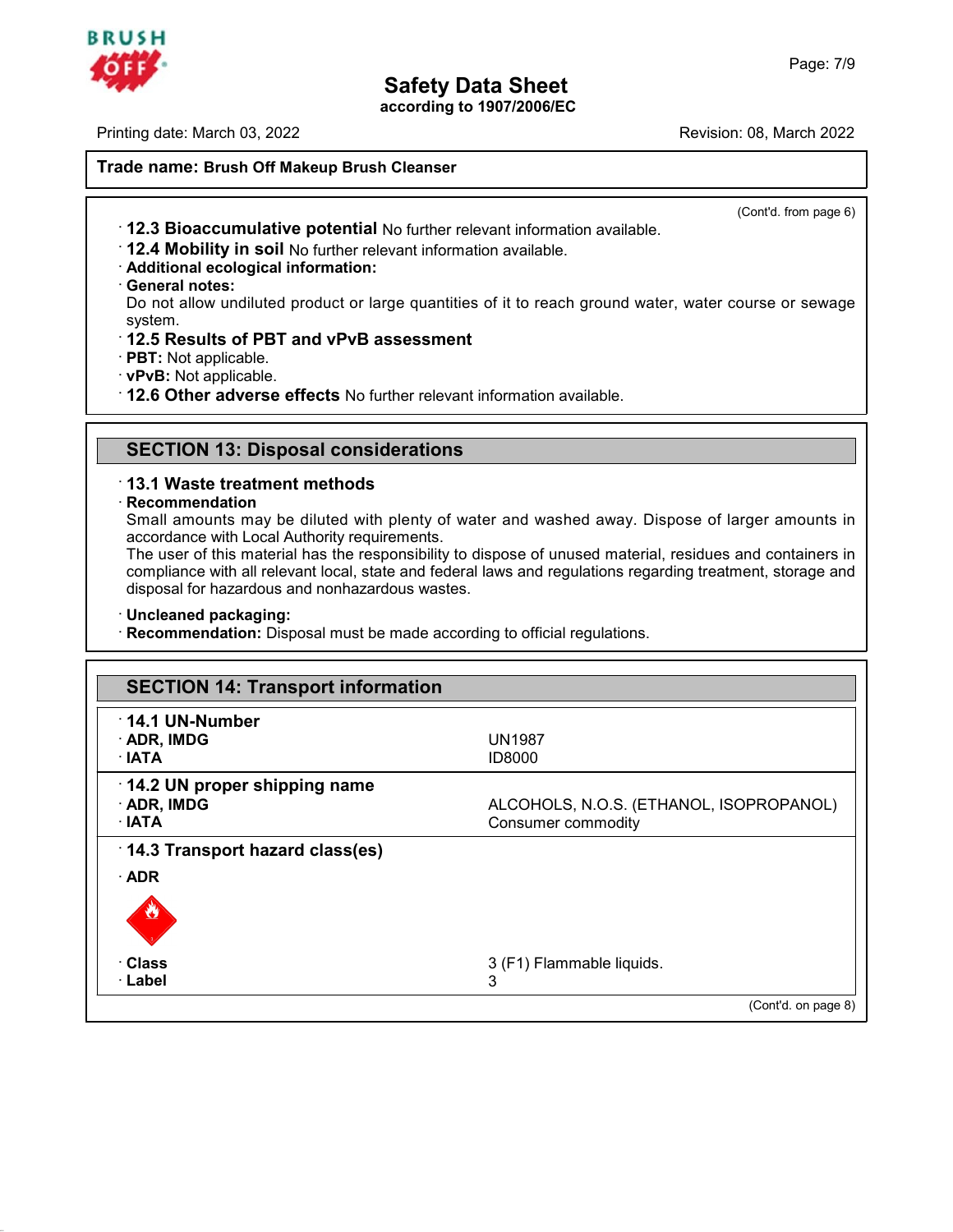

|                                                                                  | <b>Safety Data Sheet</b><br>according to 1907/2006/EC                                            |  |
|----------------------------------------------------------------------------------|--------------------------------------------------------------------------------------------------|--|
| Printing date: March 03, 2022                                                    | Revision: 08, March 2022                                                                         |  |
| Trade name: Brush Off Makeup Brush Cleanser                                      |                                                                                                  |  |
|                                                                                  | (Cont'd. from page 7)                                                                            |  |
| · IMDG                                                                           |                                                                                                  |  |
|                                                                                  |                                                                                                  |  |
| <b>Class</b>                                                                     | 3 Flammable liquids.                                                                             |  |
| · Label                                                                          | 3<br>______________________                                                                      |  |
| $\cdot$ IATA<br>$\mathcal{A}$ h,                                                 |                                                                                                  |  |
| · Class<br>$\cdot$ Label                                                         | 9 Miscellaneous dangerous substances and articles.<br>9                                          |  |
| 14.4 Packing group<br>· ADR, IMDG                                                | Ш                                                                                                |  |
| 14.5 Environmental hazards:<br>· Marine pollutant:                               | No                                                                                               |  |
| 14.6 Special precautions for user<br>Danger code (Kemler):<br><b>EMS Number:</b> | Warning: Flammable liquids.<br>33<br>$F-E$ , $S-D$                                               |  |
| 14.7 Transport in bulk according to Annex II                                     |                                                                                                  |  |
| of Marpol and the IBC Code                                                       | Not applicable.                                                                                  |  |
| Transport/Additional information:                                                | The product is to be shipped as Limited Quantity. The product is not produced in sizes exceeding |  |
| exceed 30 kg.                                                                    | the Limited Quantity threshold of 1000 mL for inner packagings. Gross package weight not to      |  |
|                                                                                  |                                                                                                  |  |
| <b>SECTION 15: Regulatory information</b>                                        |                                                                                                  |  |
| or mixture                                                                       | $\,$ 15.1 Safety, health and environmental regulations/legislation specific for the substance    |  |
| · IARC (International Agency for Research on Cancer)                             |                                                                                                  |  |
| $64-17-5$ ethanol                                                                | 1                                                                                                |  |
| · Directive 2012/18/EU                                                           |                                                                                                  |  |

45.2.2

- · **Directive 2012/18/EU**
- 
- 64-17-5 ethanol<br>
 Directive 2012/18/EU<br>
 Named dangerous substances ANNEX I None of the ingredients are listed.<br>
 Qualifying quantity (tonnes) for the application of lower-tier requirements 5,000 t<br>
 Qualifying qu

(Cont'd. on page 9)